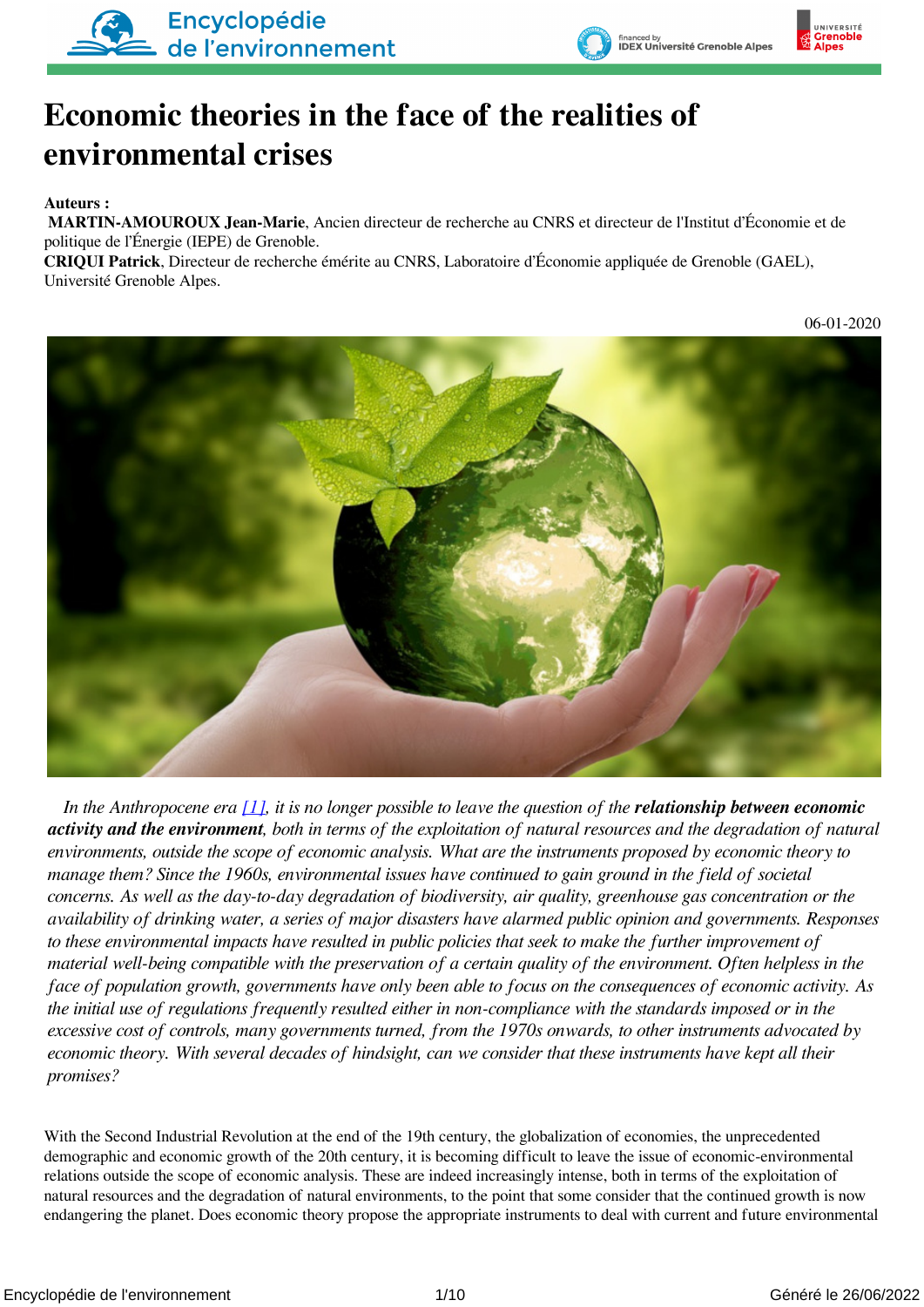## **1. The price of natural resources**



 *Figure 1. The punishment of minors. Coal mines in the 19th century. [Source: Ludovic R., Flickr, CC BY-NC-SA 2.0]*

<span id="page-1-0"></span>A priori, **natural resources are free**. No text is more explicit on this subject than that of Frédéric Bastiat (1801-1850): "Newcastle coal is given free of charge to all men; it is given to them free of charge like the water of the stream, on the sole condition that they fetch it or return this punishment to those who take it for us (Figure 1). When we buy coal, it is not the coal we pay for, but the work that had to be done to extract and transport it"  $[2]$ . However, the decrease in the land stock caused by mining is a value that will be lost to future generations. This problem of intertemporal allocation of resources had been touched upon by some 19th century economists [\[3\]](#page-7-2), but it was not explained until 1931, with **Harold Hotelling**'s (1895-1973) founding article [\[4\]](#page-8-0).

<span id="page-1-3"></span><span id="page-1-2"></span><span id="page-1-1"></span>Resources are given by nature but, depending on the jurisdictions in force, they are appropriable. And in response to the American "conservationists" who argue that the price system does not allow for rational management of natural resources, Hotelling makes it possible to define, for the owner of a stock of goods that decreases as it is exploited, a rule to maximize the discounted value of its profits over a finite time horizon  $[5]$ . This rule can be formulated as follows (Figure 2):

the owner of a deposit has two options at any time: either extract one more unit today, sell it and place its gain, or leave its deposit fallow, wait a while, and later sell the extracted unit on the market;

the optimal exploitation rate of the resource is determined by equalising the market price and the marginal cost of production, to which is added a scarcity rent expressing the finiteness of the stock, thus the unavailability of the resource in the future; on this basis, it is in the operator's interest to extract as long as its marginal cost is not higher than its marginal revenue (quantity x selling price);

the price of the natural resource, and therefore the rent attached to it, must increase at a rate equal to the interest rate (or discount rate), which makes the conservation of the resource in situ equivalent to its extraction and the investment of the proceeds of its sale remunerated by interest.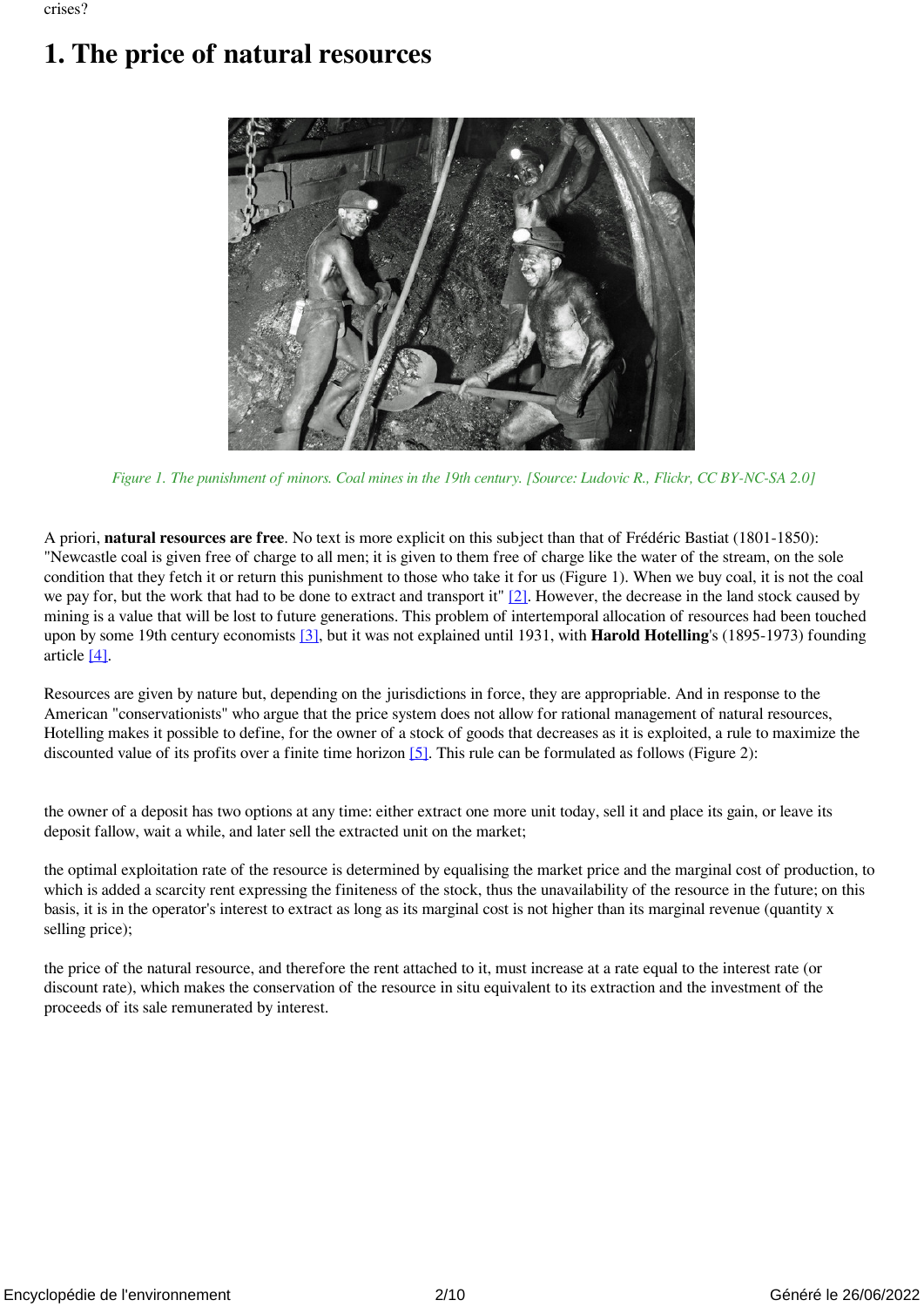#### THE JOURNAL OF POLITICAL ECONOMY

Volume 30 **APRIL 1931** Number<sub>2</sub>

THE ECONOMICS OF EXHAUSTIBLE RESOURCES I. THE PECULIAR PROBLEMS OF MINERAL WEALTH

(ONTEMPLATION of the world's disappearing supplies of minerals, forests, and other exhaustible assets has led to demands for regulation of their exploitation. The feeling that these products are now too cheap for the good of future generations, that they are being selfishly exploited at too rapid a rate, and that in consequence of their excessive cheapness they are being produced and consumed wastefully has given rise to the conservation movement. The method ordinarily proposed to stop the wholesale devastation of irreplaceable natural resources, or of natural resources replaceable only with difficulty and long delay, is to forbid production at certain times and in certain regions or to hamper production by insisting that obsolete and inefficient methods be continued. The prohibitions against oil and mineral development and cutting timber on certain government lands have this justification, as have also closed seasons for fish and game and statutes forbidding certain highly efficient means of catching fish. Taxation would be a more economic method than publicly ordained inefficiency in the case of purely commercial activities such as mining and fishing for profit, if not also for sport fishing. However, the opposition of those who are making the profits, with the apathy of everyone else, is usually sufficient to prevent the diversion into the public treasury of any con-

 *Figure 2. Harold Hotelling's founding article.*

According to this rule, the total volume of a resource, given by nature, constitutes for the owner a rent that justifies an increase in the price beyond marginal costs. This **scarcity rent**, unlike David Ricardo's **differential rent**, therefore distinguishes the exploited natural resource, renewable or not, from other goods or services, but in so doing, it is treated as capital and presupposes its **appropriation.** In its absence (high seas fishing, for example), companies that are not interested in the optimal management of an open resource, i.e. one that cannot be appropriated, will seek to **exploit it as quickly** as possible, and therefore perhaps to exhaust it. The answer in terms of privatization of appropriable natural resources, put forward by some economists, is not always applicable, especially when it comes to *global commons* such as biodiversity [\[6\]](#page-8-2).

<span id="page-2-0"></span>Beyond the producer's microeconomic logic analysed by Hotelling, the question of the exploitation of natural resources will be transposed to the global, or macroeconomic, scale after the publication of the **Meadows report** on "The Limits to Growth" in 1972 (Figure 3). For economists who have taken part in the debate, natural resources, renewable or not, can be treated like any other good. As such, they are reintroduced into growth models in a Cobb-Douglas-type production function: in these so-called KLEM production functions, natural resources, energy (E) and raw materials (M) are linked to other production factors, technical capital (K) and labour (L) by a substitution elasticity meaning that in case of a price increase, E and M can be replaced by K and L.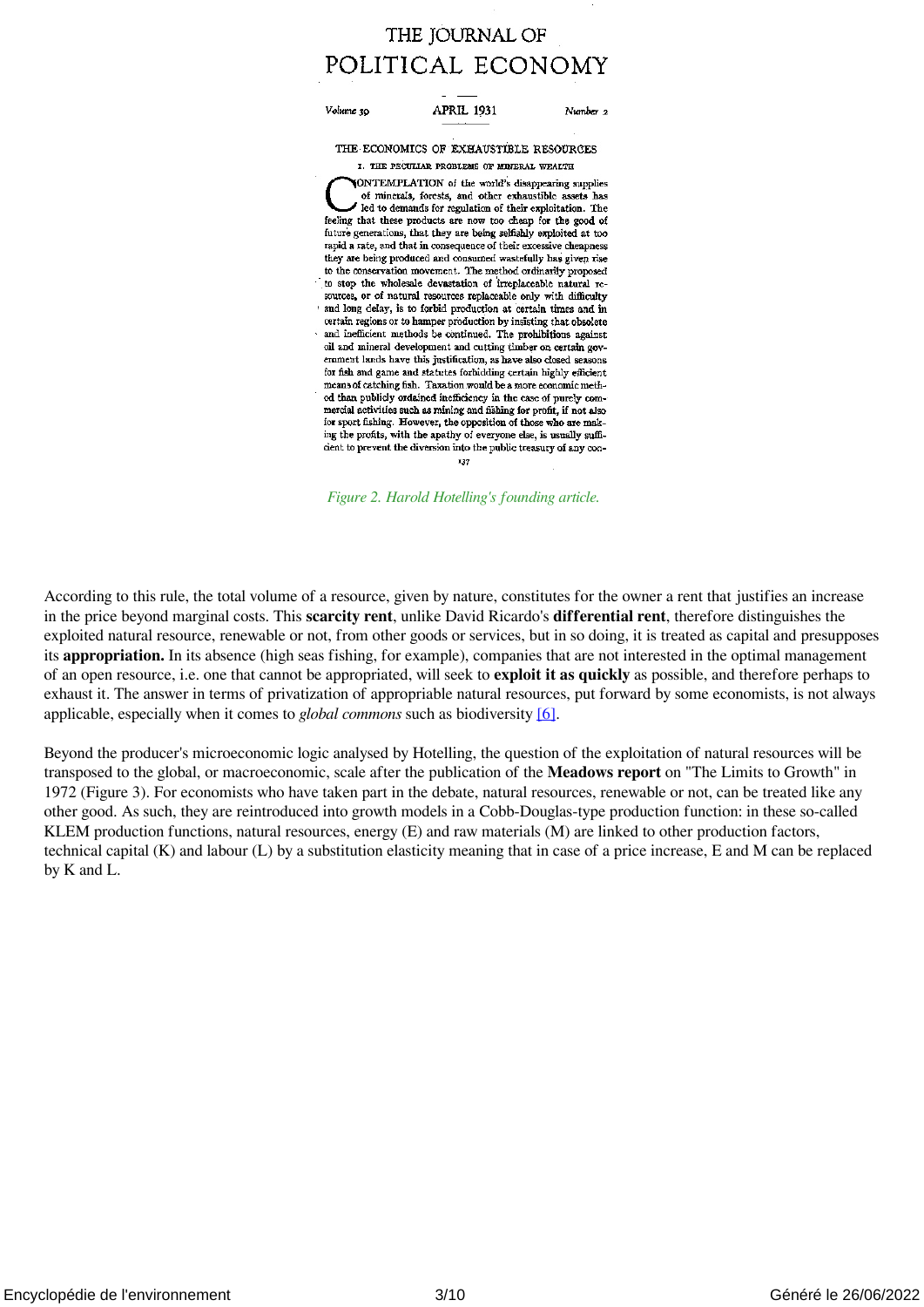

 *Figure 3. Meadows Report.*

<span id="page-3-0"></span>Consequently, the depletion of a natural resource is no longer to be feared since the increase in its price reduces its demand while making new deposits that have become accessible thanks to technological progress [\[7\]](#page-8-3) profitable. Jeffrey Krautkraemer can thus state the paradox according to which non-renewable natural resources, which can be appropriated and thus benefit from price adjustments, are less threatened by depletion than renewable natural resources, which cannot be appropriated [\[8\]](#page-8-4).

<span id="page-3-1"></span>But other controversies have emerged around this issue, particularly between **neoclassical** "standard" **economists** and supporters of the "ecological economy". For the former, if investment is sufficient, the destruction of natural capital can be compensated, from a social welfare perspective, by the accumulation of artificial capital: this is referred to as "**weak sustainability**". For the latter, natural capital cannot be destroyed with impunity and a development model must be found that preserves critical stocks of natural capital: this is the concept of "**strong sustainability**". The policy recommendations drawn from these two visions are obviously very different since they lead either to technological optimism or, on the contrary, to strict conservationism [\[9\]](#page-8-5).

### <span id="page-3-2"></span>**2. The cost of discharges and pollution**

In parallel with the increased exploitation of natural resources, the economic activity of the industrial world has dumped and is dumping increasing volumes of solid, liquid or gaseous waste into the natural environment. The economic agents responsible for them (polluters) thus affect the value of goods or services, either collective (the air breathed by all) or appropriable (the water used in the manufacture of a product). Not regulated by public authorities, such practices distort the conditions of trade as long as they do not contribute to price formation. The theory of **external effects** proposes to remedy this deficiency according to well-defined principles and conditions [\[10\].](#page-8-6)

<span id="page-3-3"></span>An externality corresponds to the effect that an economic agent provides on the activities of other agents without monetary compensation, the effect being able to translate into an advantage (positive externality), or a damage and a nuisance (negative externality). Such effects, by distorting the costs on the basis of which each agent takes a decision, are a source of defective social allocation of activities, and therefore of economic inefficiency. The calculation of the profitability of a forest operation that neglects the forest's regulatory functions on climate or water regime overestimates the profitability and overexploits the forest. Similarly, the use of motor vehicles in urban areas, which has so far ignored the health consequences of air pollution, has led to overuse of this mode of transport.

<span id="page-3-4"></span>According to the economic theory as it was developed in 1920 by Arthur C. Pigou<sup>[11]</sup>. Such malfunctions can be avoided by internalising externalities, i.e. by making the polluter pay for the pollution he has caused (polluter pays principle). Such an operation is intended to reflect the value attributed to the environment, or the cost to society, and to constitute a "price signal" sent to economic agents. However, the theoretical prescription is simpler than its application.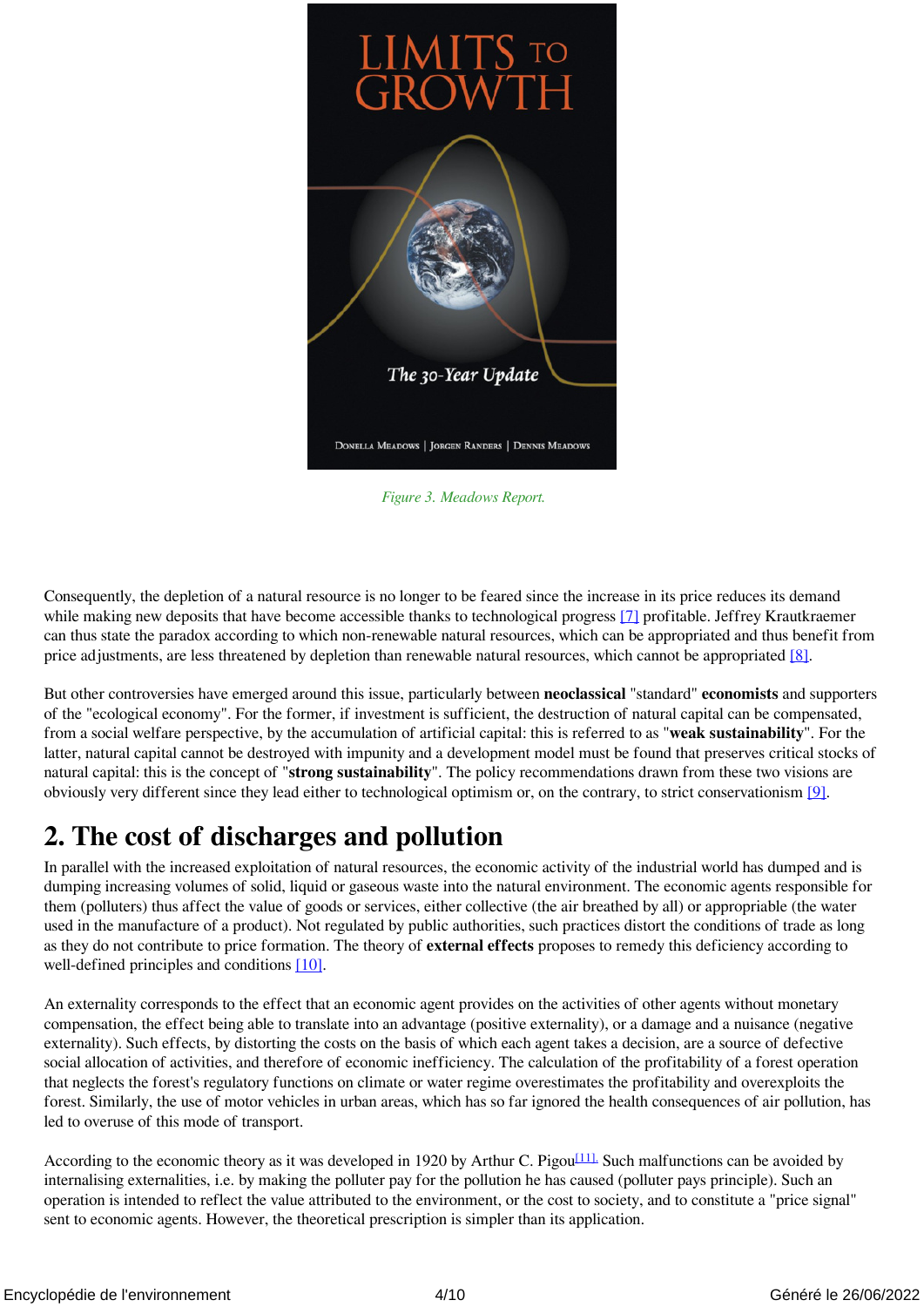<span id="page-4-0"></span>But identifying and quantifying an external effect in monetary terms is all the more difficult because it is diffuse, and affects many agents unevenly, over a more or less long period of time and with often complex disturbances of the natural environment (synergy, threshold, amplification, irreversibility effects). The disappearance of a forest, for example, does not lead to identical externalities for foresters, hunters or Sunday walkers, especially if we take into account the option values, i. e. those that economic agents attach to a use in the future [\[12\].](#page-8-8) Given the lack of markets for services such as clean air or clean water, valuation techniques must be implemented directly (willingness to pay revealed by the overpricing of a dwelling in a low-polluted area, by a survey or "contingent valuation") or indirectly (estimation of the value of lives lost due to certain pollutants).

Assuming that the **valuation difficulties** have been overcome, **methods for internalising** external effects in the prices of goods and services have yet to be defined. The economic analysis proposes two of them.

### **3. The Pigouvian tax**



 *Figure 4. Arthur Cecil Pigou. English economist (1877-1959), author, among others, of "The Economics of Welfare" (1920) which, under the name of externalities, deals with negative environmental impacts not taken into account in private costs.*

<span id="page-4-1"></span>For **Pigou**, the existence of externalities separates private costs from the *social cost of* economic activities, which is contrary to the pursuit of **collective well-being** and **equity** (Figure 4). The gap can then be reduced by imposing on the "polluter a tax equal to the marginal social damage caused by his polluting activity" [\[13\].](#page-8-9) By allocating costs and profits to the polluter, the tax restores the conditions for taking social costs into account and makes it possible to achieve an optimal situation of collective well-being. Defined on the basis of a cost-benefit calculation, the level of pollution retained by the pigouvian tax nevertheless poses an intrinsic problem of measuring external costs "at the optimum". In practice, it is often preferred a level set by a government standard based on expert diagnoses, in a cost-efficient calculation logic.

#### **4. Markets for pollution rights or emission allowances**

<span id="page-4-3"></span><span id="page-4-2"></span>The second approach is due to Ronald Coase [\[14\]](#page-8-10), also addresses the issue in another founding article "*The problem of social cost* " [\[15\].](#page-8-11) But it does so in the name of a liberal critique of public interventionism and proposes to allow direct negotiation between polluters and victims until there is a spontaneous agreement on the acceptable level of pollution. In this case, the role of the State is to properly specify access or property rights to the environment for the polluted and the polluter. It is then up to economic agents to negotiate, until the marginal costs of reducing pollution borne by some are covered by the marginal willingness to pay of others.

<span id="page-4-4"></span>However, Coase is too keen an observer of economic reality to ignore that "**transaction costs**" (a concept he himself invented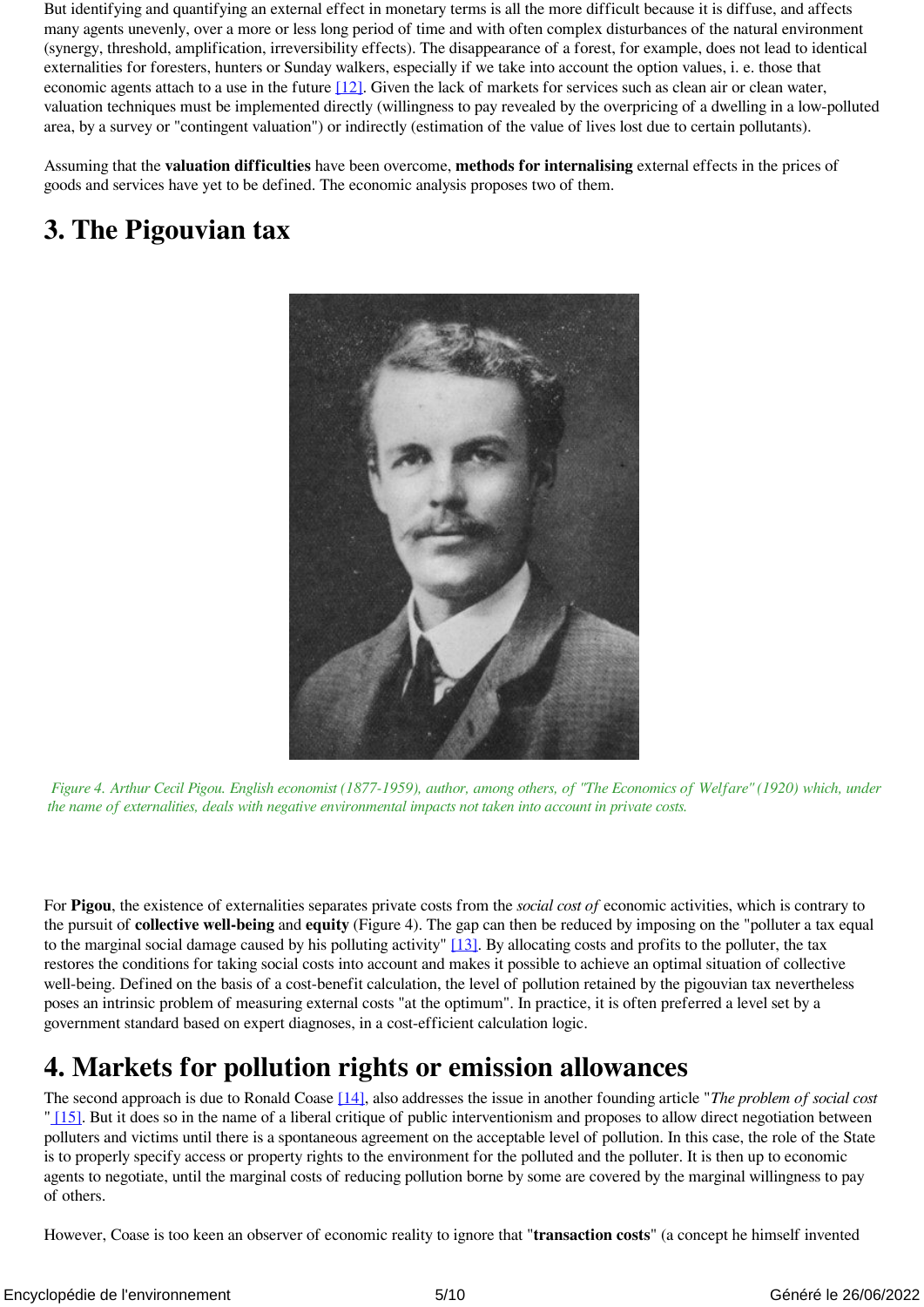<span id="page-5-0"></span>[\[16\]\)](#page-8-12) will in many cases limit the effective possibilities of negotiation. John Dales will provide a practical solution to the difficulties of the Coasian approach by proposing in 1968 the creation of markets for environmental rights [\[17\]](#page-8-13). It is then on these markets of "permits" or "**rights to pollute**" that negotiations between the various actors can be more easily conducted.

While the Pigouvian approach faces the difficulty of assessing the **cost of pollution**, this second approach faces the difficulty of assessing the acceptable **level of pollution**. Because allowance markets can only function if the State or another public authority imposes a constraint on the rights of access to or use of the environment and on the modalities of their distribution among the various actors.

Assuming **no uncertainty**, the two methods of environmental regulation by price or quantity are equivalent. But things are very different in reality because **uncertainty is omnipresent in** environmental matters. Taking into account the relative slopes of the damage cost curve and the pollution reduction curve, Martin Weitzman provides a remarkable demonstration, because it theoretically makes it possible to decide: in the presence of uncertainty, when the slope of the reduction costs is greater than that of the damage costs it is appropriate to intervene by prices (tax) rather than by quantities (permits), and conversely when the slope of the damage costs is greater [\[18\]](#page-8-14).

### <span id="page-5-1"></span>**5. The reality check: progressive degradation and environmental disasters**

If environmental issues have continued to gain ground in the field of societal concerns since the 1960s, it is because they reflect both a gradual increase in environmental degradation and a series of disasters. A series of events have alarmed public opinion and governments: diseases and malformations attributed to the mercury spill in Minamata Bay (Japan) until 1977; oil spills related to the stranding of the oil tankers Torrey Canyon in March 1967, Amoco Cadiz in March 1978, Exxon Valdez in March 1989; explosions at the chemical plants in Seveso (Italy) in July 1976 or Bhopal (India) in December 1984; the oil shocks of 1973 and 1979 interpreted as the beginning of a hydrocarbon shortage resulting from excessive exploitation of underground resources; the large-scale radiation risks associated with the nuclear accidents on Three Mile Island (United States) in March 1979 and especially Chernobyl (Ukraine) in April 1986, two events that preceded the Fukushima disaster (Japan) in March 2011.

Responses to these environmental impacts have differed significantly from one region of the world to another, but almost everywhere they have resulted in higher environmental standards and public policies based on the **precautionary principle**.

#### **6. The exploitation of natural resources**

It is impossible to put all natural resources, renewable and non-renewable, in the same basket, but some lessons can be drawn from the evolution of their exploitation and prices over the past decades. In the short and medium term, natural resource prices fluctuate strongly, but in the long term they have not increased for several reasons.

Contrary to H. Hotelling's assumptions, the earth stock is not finished as long as discoveries of new deposits or the transformation of possible resources into proven reserves continue. This is due to scientific and technological advances that have made it possible, for example in the case of hydrocarbons, to access deep offshore resources off the Brazilian coast or Texas shale oil and gas [\[19\]](#page-8-15).

<span id="page-5-2"></span>In addition to the uncertainties of supply, there are also uncertainties of demand since, through substitution, a resource that is highly valued today may no longer be so in the future. In the energy sector, for example, demand for coal, gas or oil may well be significantly reduced as a result of an increased use of non-GHG emitting energy sources. In this context, it is difficult to imagine perfectly informed operators, therefore able to arbitrate between immediate or future extractions. Therefore, rationality does not require maximizing its gain over the entire life of the exploited resource, but rather shortening this period, which has been the case in many mining industries. As Morris A. indicated Adelman is one of the best oil specialists at MIT, the logic of producing countries is most often of the "*take the money and run*" type.

The result of these decisions is well known: the strong growth in extraction rates, and therefore in supply, causes prices to fall, stimulates demand, delays technological change and industrial restructuring. It accentuates the deterioration of the environment and aggravates intergenerational injustice, which could have been avoided by a regular upward price trajectory, supported by a scarcity rent. The succession of phases of high and low prices for non-renewable resources supports Krautkraemer's analyses: these are generally traded on markets and, despite the instability of price signals, they allow supply and demand to be adjusted over the long term. Pierre-Noël Giraud says nothing else about fossil resources and the energy-climate issue. According to him, with fossil fuels we do not have a problem with resources, but a problem with garbage (co<sub>2</sub> being the waste from combustion and the atmosphere... the garbage) [\[20\]](#page-8-16).

### <span id="page-5-3"></span>**7. Rejection taxes and contracts for environmental access rights**

<span id="page-5-4"></span>Negative externalities, highlighted by economic analysis, are taken into account through environmental taxes, which are now widely used in all countries of the world  $[21]$ . In France, for example, several of them have proved their worth: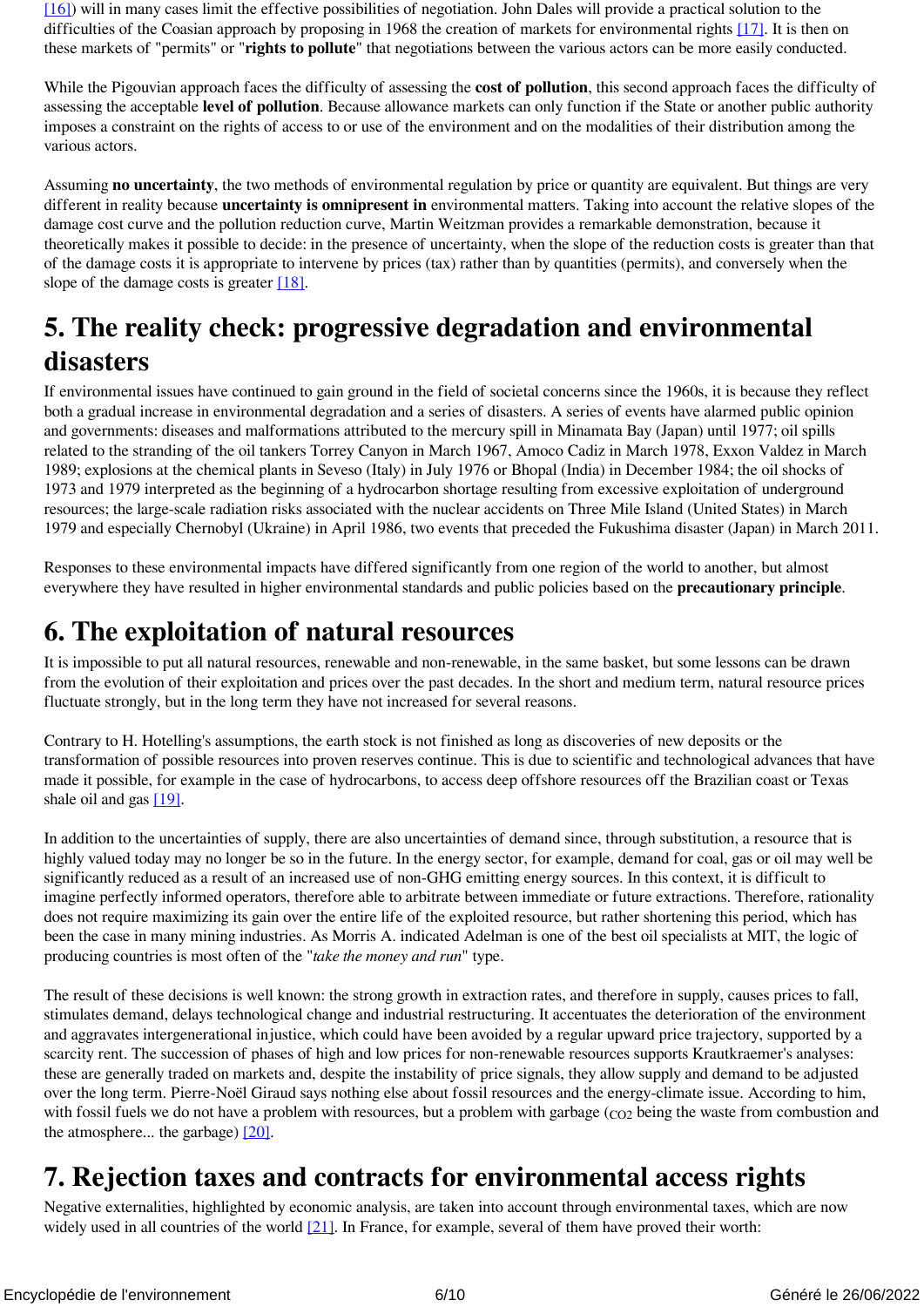the fees of the Water Agencies, which date back to the 1964 Water Act, tax water abstractions and activities that present risks of pollution of water resources: their proceeds are redistributed in the form of loans or subsidies to local authorities, industrial companies and farmers for work to reduce pollution;

the Internal Tax on the Consumption of Energy Products (TICPE) is best known for its strong impact on fuel prices; it is by far the most important since in 2015, it accounted for nearly 50% of all environmental taxes;

since 2012 TICPE includes a carbon component, the Climate and Energy Contribution, which has been reinforced by the Energy Transition Law for Green Growth of 2015 and which should increase to 100  $\epsilon$ /tCO2 in 2030;

the General Tax on Polluting Activities (TGAP) applies to air pollution, pesticides, waste or products that are difficult for the environment to assimilate, such as oils, lubricating preparations or detergents.

<span id="page-6-0"></span>In general, most taxes have proved effective, but their widespread use is often met with resistance from public opinion or economic actors. This reluctance is at the root of the difficult taxation of nitrates of agricultural origin or  $\cos$  emissions. Similarly, despite its positive aspects for the rebalancing of transport, the heavy goods vehicle ecotax has not been able to establish itself in France [\[22\]](#page-8-18). As for the carbon tax, whose planned increase triggered the social crisis of winter 2018, its fate is still pending in mid-2019.

<span id="page-6-1"></span>When taxation is considered too penalising for companies and too costly to set up by public administrations, it can be replaced by the introduction of markets for pollution rights. However, their experimentation is still limited. The United States was the first to do so with the 1990 *Clean Air Act Amendment* (CAAA), which established a *"cap and trade system*" in the form of a national market for sulphur dioxide (SO2). The rather positive results of the experiment [\[23\]](#page-8-19) have led to similar results on carbon dioxide (CO2): the *Chicago Climate Exchange* brings together 350 companies in 2003; the *Regional Greenhouse Gas Initiative* brings together 10 northeastern states in 2009; the *Midwestern Regional Greenhouse Gas Reduction Accord* in 2010 and the *Western Climate Initiative* in 2012 extend this type of market to other states.

Outside the United States, after the *Japan Voluntary Trading Emission Scheme* involving 73 companies in 2005, the projects that were launched in Australia and New Zealand were not followed up. As a result, it is in Europe that the experience of markets with the right to pollute has gone the furthest, first at the level of the Scandinavian countries and then at the level of the European Union (EU).



 *Figure 5. Evolution of the price (€) per tonne of CO2 in Europe. [Source: © Financial Times]*

<span id="page-6-3"></span><span id="page-6-2"></span>While the United States abandoned the prospect of an international permit market in 2000, the EU, as a sign of its commitment to climate *leadership*, established the European *Union Emission Trading System* (EU-ETS) in 2005. In order to achieve the GHG emission reduction targets set under the Kyoto Protocol  $[24]$ , emission allowances are allocated to large industrial companies that emit GHGs [\[25\]](#page-9-1): "virtuous" companies, which emit less than their allowances, can sell them on the market to those that are less virtuous and have emitted more than expected. From this meeting, a price of  $\cos$  must emerge that is high enough to encourage a reduction in emissions.

After a pilot phase (January 2005-December 2007), the EU ETS entered a learning phase (January 2008-December 2012) which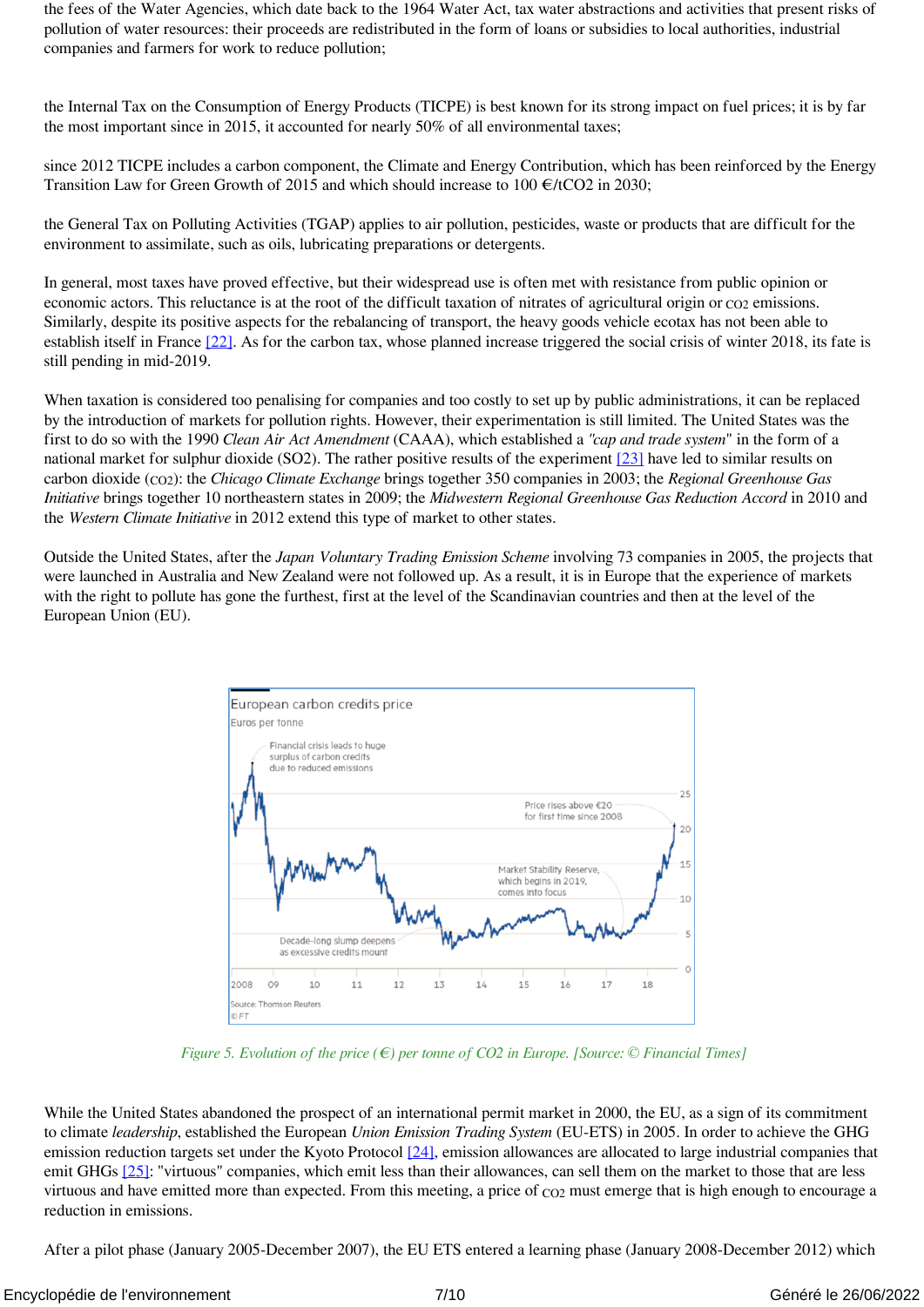continues with a phase III (January 2013-December 2020). During this last phase and beyond, the main changes concern the replacement of national emission ceilings by a single European ceiling, the gradual reduction of allowances, the abandonment of their free allocation, and above all the creation of a strategic reserve. The purpose of these reforms is to raise the price of a tonne of co2 to 17  $\epsilon$  in 2020 and then 30  $\epsilon$  in 2030, whereas it has been evolving since 2012 between 5 and 10  $\epsilon$ , a level considered very insufficient to direct investment towards less emitting technologies (Figure 5). Today, it has to be said that, while the reform of the allowance market and the creation of a strategic reserve have made it possible to redress prices, the divergence of energy interests within Europe has not yet made it possible to really initiate the necessary changes in the trajectory of investment. And the question remains as to the long-term effectiveness of allowance markets, even though price signal instability is an intrinsic feature of them.

<span id="page-7-3"></span>Today, it is on the Chinese side that we must look to assess the future of the co<sub>2</sub> quota markets. After an initial phase that tested different market structures in seven pilot markets, China is now moving towards the establishment of a national market [\[26\]](#page-9-2). This will initially only concern the electricity sector. Its objectives will be defined by an emission standard defined in grams of CO2 per kWh, decreasing over time. As in other areas, China is committed to learning from experience. Examination of the difficulties encountered elsewhere and internal testing of different options may suggest that the Chinese co<sub>2</sub> market offers more favourable prospects than its predecessors in other regions of the world [\[27\]](#page-9-3).

#### <span id="page-7-4"></span>**8. Messages to remember**

**Economists** must be aware of the importance of the contributions they can make to the definition of public policies, but they **must also take into account the limits of their discipline**:

the "cost-benefit" analysis faces major difficulties, in particular the calculation of the value of environmental goods, which makes it largely illusory for an economist to understand all the parameters of the decision;

the economist's function is to identify, for a given social environmental standard, the most effective or least costly solutions;

in the quest for efficiency, the market and price signals are not the solution to all problems, contrary to what those who advocate a single global price for CO2 to stop global warming think. They are only essential tools to change certain behaviours that destroy the environment;

an economic analysis, reduced to the functioning of markets, is not able to take into account all the relationships by which the economy is integrated into the biosphere, via society.

#### **We must stick to three lines of reflection and action**

leave decisions relating to public goods that cannot be appropriated outside the scope of economic theory, which is done, in particular, when the precautionary principle is applied;

<span id="page-7-5"></span>subordinate other decisions to "cost-effectiveness" rather than "cost-benefit" approaches by considering that public authorities, on the basis of sound scientific expertise, will be better able to set acceptable levels of environmental damage than a marginal cost calculation that is almost impossible to assess [\[28\]](#page-9-4);

develop interactions with other social sciences, to better understand the behaviour of citizen-consumers in the ecological transition and to characterize the conditions for the "socio-technical feasibility" of environmentally friendly innovations.

#### **Notes and references**

<span id="page-7-0"></span>[\[1\]](#page-0-0) Introduced by the Nobel Prize winner Paul Krutzen, the concept of Anthropocene refers to the period in history in which human activities have both identifiable and irreversible impacts on the state of the planet.

<span id="page-7-1"></span>[\[2\]](#page-1-0) Quoted by Passet René (1979). *Economics and life*. Paris : Economica, 292 p (p. 38).

<span id="page-7-2"></span>[\[3\]](#page-1-1) Notably by Jevons Stanley W (1965). *The Coal Question*. New York: Augustus M. Kelley Publisher, 467 p. In this book,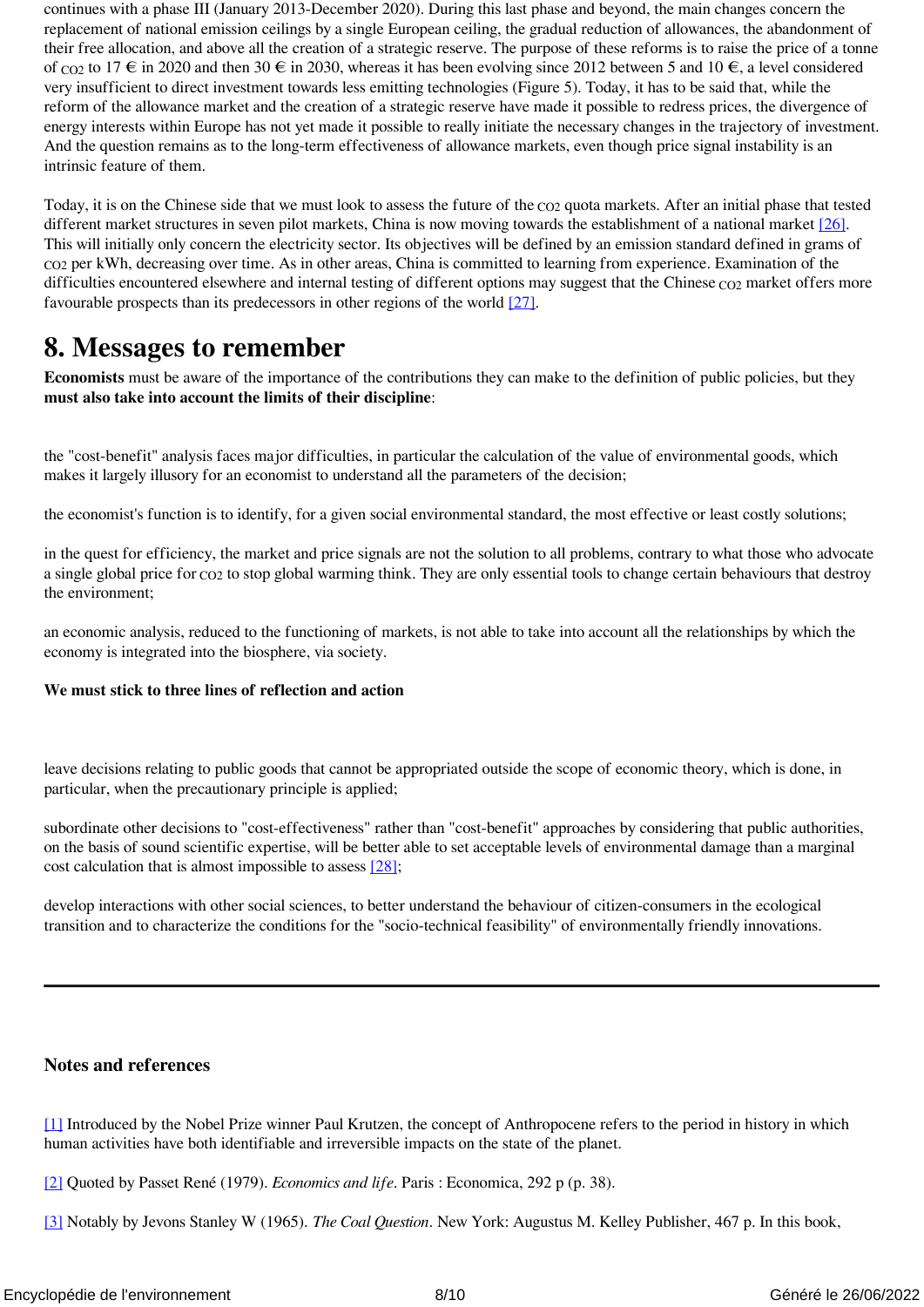published in 1865, the author develops the thesis that the continuation of coal mining in England at the same rate implies a deeper excavation of the mines and therefore an increase in costs that will inevitably affect the competitiveness of the British economy in the face of competition from Germany or the United States, beneficiaries of less expensive mines to operate.

<span id="page-8-0"></span>[\[4\]](#page-1-2) Hotelling Harold (1931). The Economics of Exhaustible Resources. *Journal of Political Economy*, vol. 39, pp. 137-175.

<span id="page-8-1"></span>[\[5\]](#page-1-3) The following is largely inspired by Vivien Franck-Dominique. *Economy,* op. cit., pp. 68-69 as well as Bretschger Lucas and Leinert Lisa (2010). The evolution of the price of natural resources. Economic Life. *Revue de Politique Economique*, n°11, pp. 4-9.

<span id="page-8-2"></span>[\[6\]](#page-2-0) *Global commons* or global public goods include cultural or natural properties that should escape any State or entrepreneurial sovereignty because they are part of a common heritage of humanity (PCH). Unfortunately, it is impossible to give a precise list because, despite international efforts, particularly within the framework of UNESCO, their definition is still not accepted by all countries.

<span id="page-8-3"></span>[\[7\]](#page-3-0) Stiglitz, Joseph E. (1974). Growth with Exhaustible Natural Resources: Efficient and Optimal Growth Paths. *Review of Economic Studies*, Symposium on the Economics of Exhaustible Resources. Solow, Robert M. (1993). An Almost Practical Step toward Sustainability. *Resources Policy* 19 (3):162-72.

<span id="page-8-4"></span>[\[8\]](#page-3-1) Krautkaemer J., Economics of Natural Resource Scarcity: The State of the Debate, Resources for the Future, 2005, <https://media.rff.org/documents/RFF-DP-05-14.pdf>

<span id="page-8-5"></span>[\[9\]](#page-3-2) A very comprehensive review of these controversies can be found in Pezzey John C.V. and Toman Michael (2002). *The economics of sustainability. A review of journal articles*. Resources for the Future, January, 25 p.

<span id="page-8-6"></span>[\[10\]](#page-3-3) Cropper Maureen L. and Oates Wallace E. Environmental Economics: a survey. *Journal of Economic Literature*, vol. XXX, June, pp. 675-740.

<span id="page-8-7"></span>[\[11\]](#page-3-4) Pigou A.C., The economics of Welfare, 1920, [files.libertyfund.org/files/1410/Pigou\\_0316.pdf](https://www.google.com/url?sa=t&rct=j&q=&esrc=s&source=web&cd=3&ved=2ahUKEwjey_Km3fXiAhVvDWMBHV4_DeUQFjACegQIBBAC&url=http%3A%2F%2Ffiles.libertyfund.org%2Ffiles%2F1410%2FPigou_0316.pdf&usg=AOvVaw0OpQtP8_E4H9uu4vsL12NO)

<span id="page-8-8"></span>[\[12\]](#page-4-0) Henry Claude (1990). Economic efficiency and ethical imperatives: the condominium environment. *Revue Economique*, 41, pp. 195-214.

<span id="page-8-9"></span>[\[13\]](#page-4-1) Vivien Franc-Dominique. *Economy*, op. cit., p. 58-61.

<span id="page-8-10"></span>[\[14\]](#page-4-2) An English economist (1910-2013), Ronald Coase made his name, in particular, with his article "The nature of the firm" (1937), which can be read in its French translation "La nature de la firme", *Revue Française d'Economie*, 1987, vol. II/1, pp. 133-163.

<span id="page-8-11"></span>[\[15\]](#page-4-3) <https://www.law.uchicago.edu/files/file/coase-problem.pdf>

<span id="page-8-12"></span>[\[16\]](#page-4-4) These are the costs of information, negotiation and decision, monitoring and enforcement involved in any transaction.

<span id="page-8-13"></span>[\[17\]](#page-5-0) Dales John Harkness (1968). *Pollution, property and prices*. University of Toronto Press.

<span id="page-8-14"></span>[\[18\]](#page-5-1) Born in 1942, Martin Weitzman teaches at Harvard University. It states: Weitzman Martin L. (1974). Prices vs quantities. *Review of Economic Studies,* 4(4), pp. 477-491. Weitzman Martin L. (1978). Optimal rewards for economic regulation. American Economic Review, 68 (4), pp. 683-692. Criqui Patrick (2009). At the heart of the future international climate regime: taxes or CO2 quotas? In Tirole J. (ed.). *Climate policy: a new international architecture*. Paris : La Documentation française. pp. 261-270.

<span id="page-8-15"></span>[\[19\]](#page-5-2) Phenomena not taken into account by the proponents of the *peak oil* thesis that we had criticized from the outset. Martin Jean-Marie (1999). Concerning "The end of cheap oil". *Energy Policy,* vol. 27, 2, February, pp. 69-72.

<span id="page-8-16"></span>[\[20\]](#page-5-3) In *L'homme inutile: du bon usage de l'économie*. Odile Jacob, 2015.

<span id="page-8-17"></span>[\[21\]](#page-5-4) Rotillon Gilles (2007). Environmental taxation, a tool for environmental protection. *Regards croisés sur l'économie*, n°1, pp. 108-113.

<span id="page-8-18"></span>[\[22\]](#page-6-0) Its launch was stopped in October 2013 by the violent opposition of the Breton "Red Caps" to a heavy goods vehicle tax similar to an ecotax.

<span id="page-8-19"></span>[\[23\]](#page-6-1) A very detailed analysis of this market is provided by: Schmalensee Richard and Stavins Robert N. (2012). The SO2